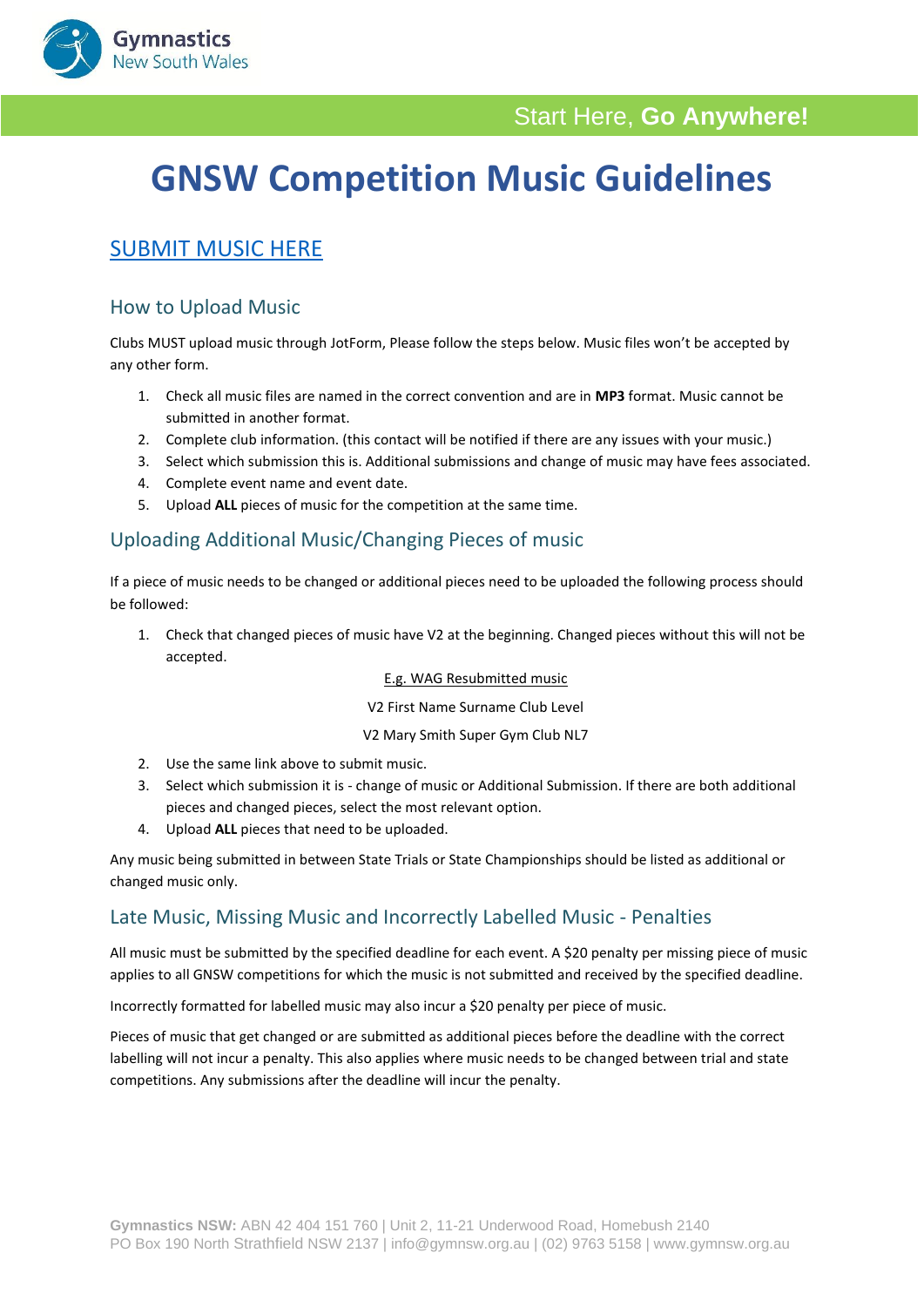

# Start Here, **Go Anywhere!**

# How to convert to MP3 Format

If you already have editing software that you use, simply save the track as an mp3 file.

Another option is to use a free audio editor such as Audacity [\(www.audacityteam.org\)](http://www.audacityteam.org/), which allows for easy editing of the tracks and allows importing of files then exporting the file into mp3 after editing, it also allows you to remove, change or add metadata (properties) to the track when saving.

There are other programs that are batch converters but most of these cost to purchase. An example is Switch which has the ability to convert an entire folder and its sub-folders at the one time.

# Australian Championships

All music will need to be re-submitted for all Athletes/Groups that qualify for the State Team to attend Australian Championships. All music will need to be submitted in **WAV** format and labelled as correctly as per Australian Championships naming convention. Music must be submitted (by email or USB) to the relevant ESDO by the conclusion of Senior State Championships. Late Music will be fined from Gymnastics Australia.

#### Questions?

If you are still having trouble, please contact your ESDO for further assistance:

| ACRO - acro@gymnsw.org.au | $RG$ - $rg@gymnsw.org.au$ |
|---------------------------|---------------------------|
| AERO - aer@gymnsw.org.au  | WAG - wg@gymnsw.org.au    |
| r ca                      |                           |

GfA - [gfa@gymnsw.org.au](mailto:gfa@gymnsw.org.au)

#### **MUSIC NAMING GUIDELINES & SUBMISSION DATES**

#### **Acrobatics**

#### Naming

Level Category Routine First Names Club

e.g. L10 W3 BAL Jane Sophie Claire Acrotastic

#### When labelling music please adhere to the following:

- Do not use commas (,), slashes (/), or full stops (.)
	- Do not write the whole word 'Level', use L followed immediately by the level
- Use the following codes to specify the category:
	- o W2 Women's Pair o M2 - Men's Pair
	- W3 Women's Group o M4 - Men's Four
	- o MX Mixed Pair
- If submitting music for international stream 'L' is not required for the level, simply state the age category (11-16 not L11-16)
- Do not write the entire routine, use BAL, DYN, or COM in uppercase letters
	- Do not write the athletes full name, use first names only in sentence case.

### Submission Dates

| Competition                                     | <b>Submission Date</b>           |
|-------------------------------------------------|----------------------------------|
| Senior Trial 1                                  | Monday 14 <sup>th</sup> February |
| Senior Trial 2 (Changes only)                   | Frdiday 4 <sup>th</sup> March    |
| Senior State Championships (Changes Only)       | Friday 25 <sup>th</sup> March    |
| <b>Country Championships</b>                    | Monday 20 <sup>th</sup> June     |
| Intermediate Trial 1                            | Monday 11 <sup>th</sup> July     |
| Intermediate Trial 2 (Changes only)             | Friday 29 <sup>th</sup> July     |
| Intermediate State Championships (Changes Only) | Friday 19 <sup>th</sup> August   |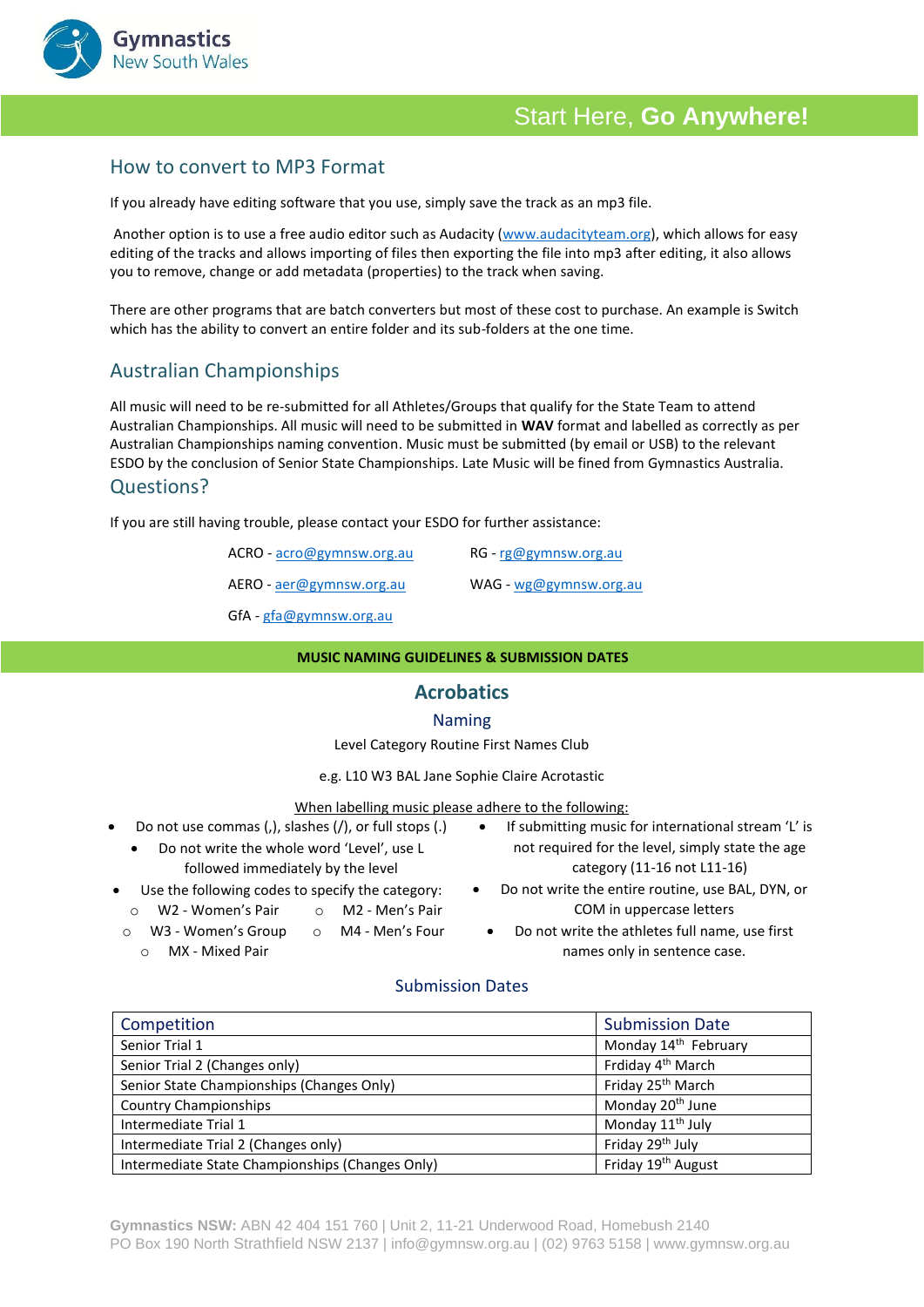

# Start Here, **Go Anywhere!**

# **Aerobics**

#### Naming

First Name Surname\_Club\_Level Division Category

E.g. Wilma Flinstone\_RedRock\_L10 Senior Individual

 Eg: Group Name\_RedRock\_AeroDance Senior Team Submission Dates

| Competition                        | <b>Submission Date</b>           |
|------------------------------------|----------------------------------|
| Trial 1                            | Monday 7 <sup>th</sup> February  |
| Trial 2 (Changes Only)             | Friday 25 <sup>th</sup> February |
| State Championships (Changes Only) | Friday 18 <sup>th</sup> March    |

### **Gymnastics for All**

#### Naming

#### **Team Gym**

Session Number\_Run item Number Club Name\_Team Name\_Division\_Apparatus

e.g. S2\_7\_Club ABC\_Superstars\_Nov\_TUM

Length of Music – refer to program manual per division

#### **Performance**

Run Item Number\_Club Full Name\_Team Name\_Division\_Display Theme

e.g. 1\_Club ABC\_Super Dooper\_Int\_Jungle Book

Refer Information pack re division

When labelling music please adhere to the following:

- Do not write entire division, use abbreviations [Nov, Int]
- Use abbreviations for SMT and TUM in uppercase letters

#### Submission Dates

| Competition                         | Submission Date                  |
|-------------------------------------|----------------------------------|
| <b>Country Championships</b>        | Monday 20 <sup>th</sup> June     |
| <b>Festival State Championships</b> | Friday 4 <sup>th</sup> November  |
| Team Gym State Championships        | Friday 18 <sup>th</sup> November |